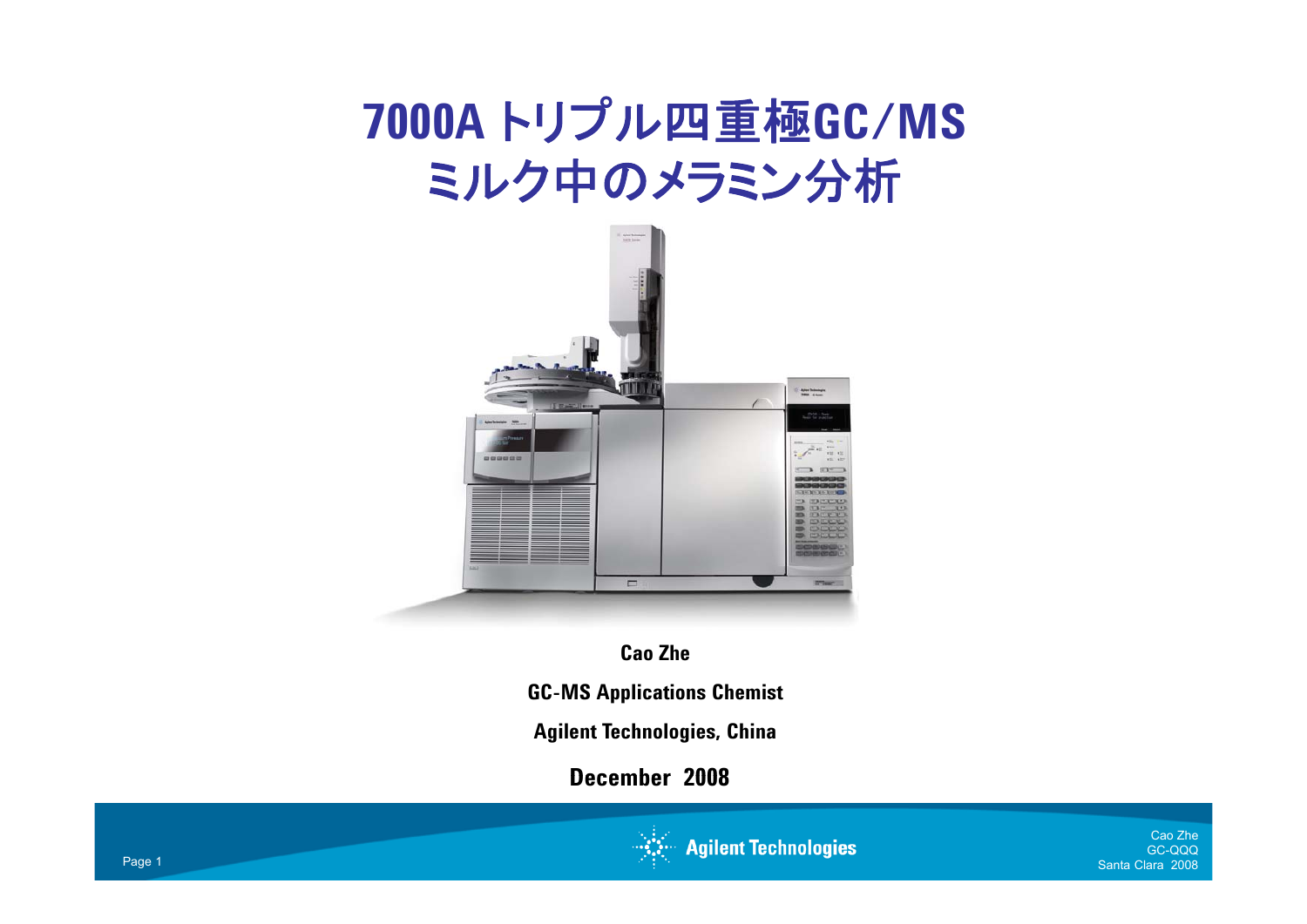# ミルクおよび乳製品メラミン分析 中国政府 からの提案 メソッド

Column : VF-5 30m x 0.25 mm x 0.25 um

Helium column flow: 1.3 ml/min 

Oven : 75 C for 1 minute, 30 C /min to 220 C, 5 C/min to 270 C for 2 minutes.

Peak elutes at 7.25 minutes

Injector: 250 C

GC Interface: 250 C

Injection mode: splitless 1ul

Ion Source: Electron Impact (EI) at 70 eV

Source : 220 C

Quadrupole: 150 C

Collision Cell : Argon at 1.8 mTorr **Detection limits : 2mg/kg or 2ppm**

Collision Energy: 15V

Solvent delay: 5 Minutes

MRM: Precursor 342 to 327 product ion for quantitation

Precursor 342 to 171 product ion for qualifier



Cao ZheGC-QQQ Page 2 Santa Clara 2008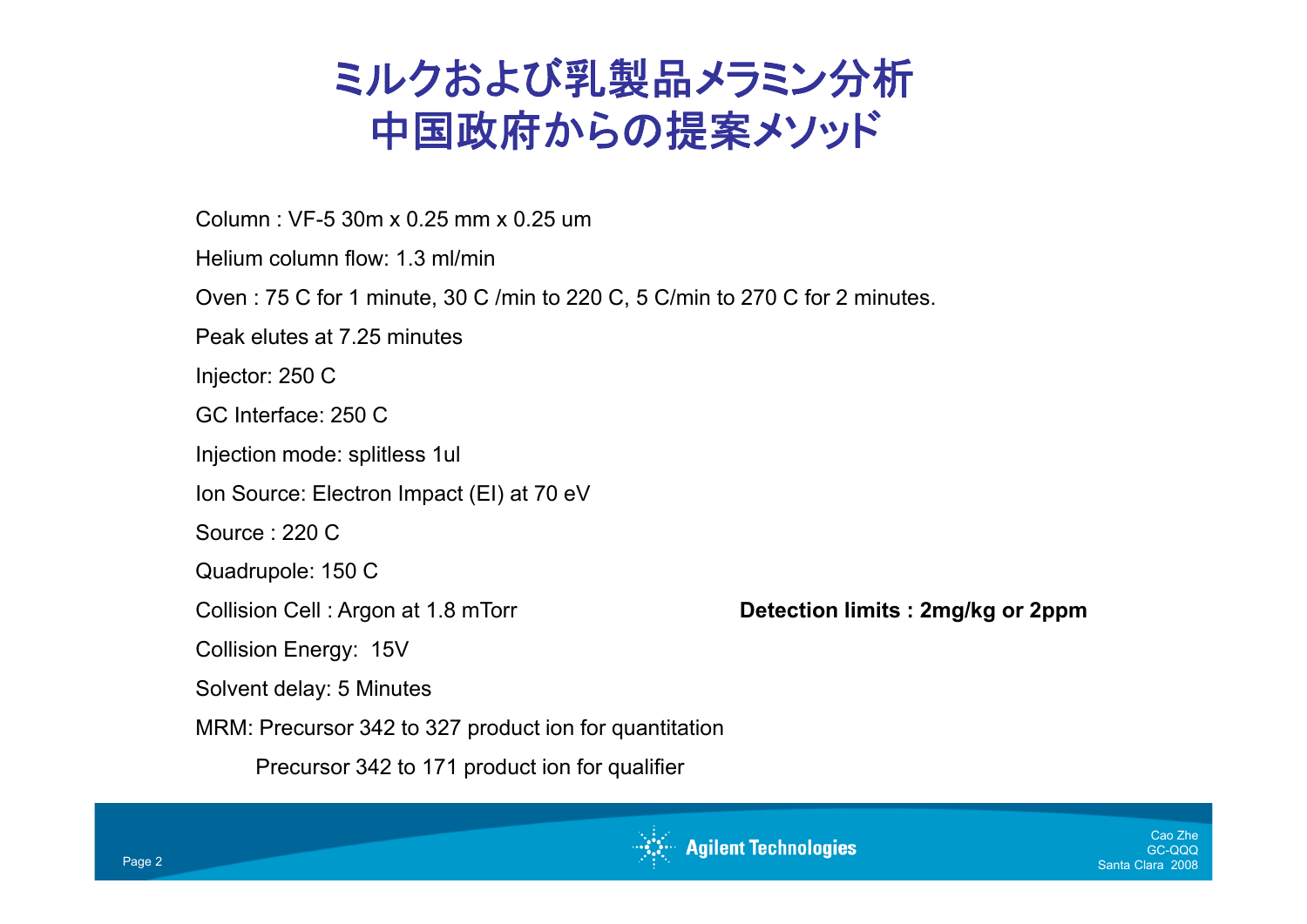#### 中国政府の GC/000 提案メソッドによるメラミン分析例 **Document GB/T 22388-2008**





Cao Zhe GC-QQQ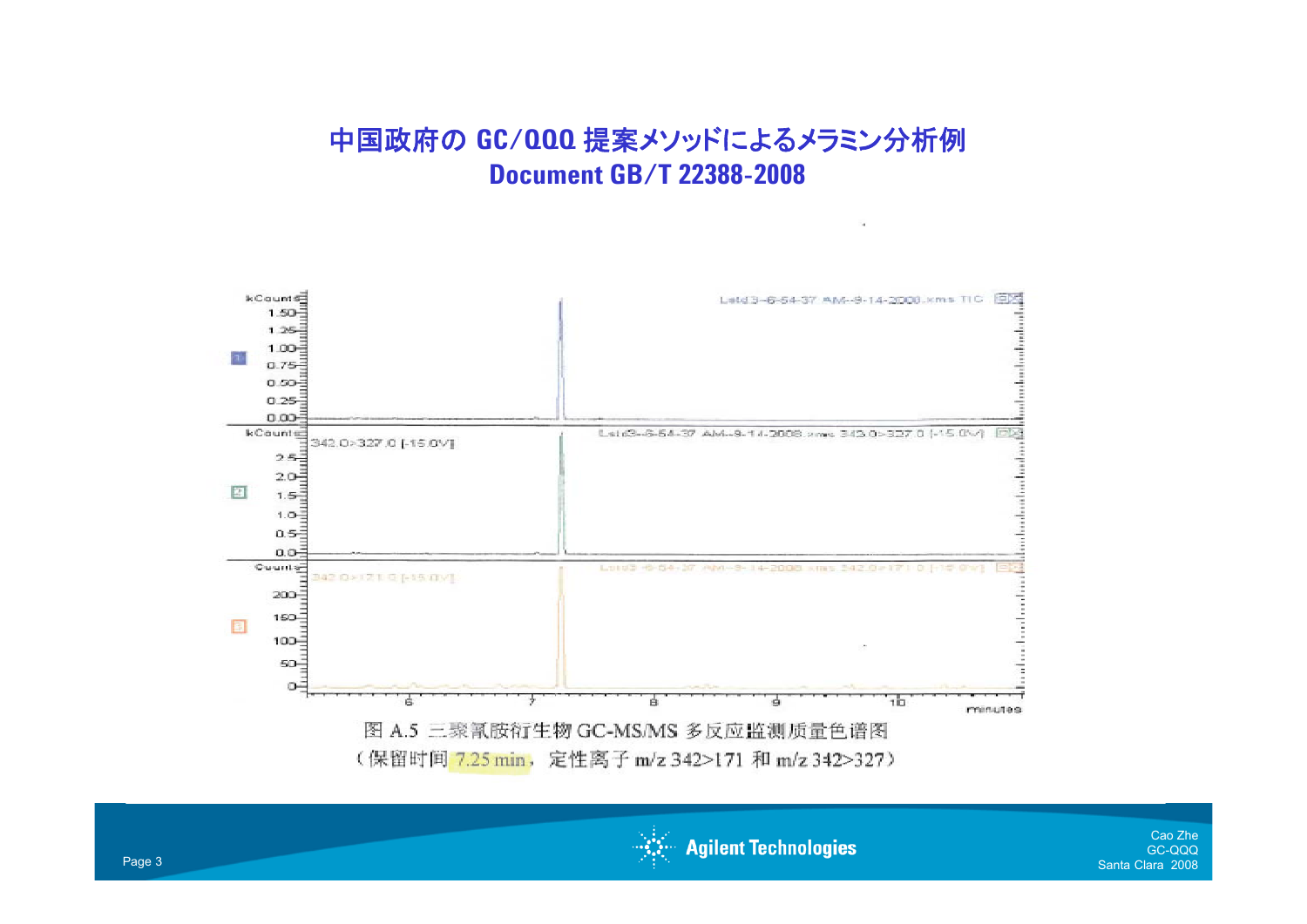

## **Agilent 7000** トリプル四重極**GC/MS**: メラミン**STD**の **MRM** 分析結果